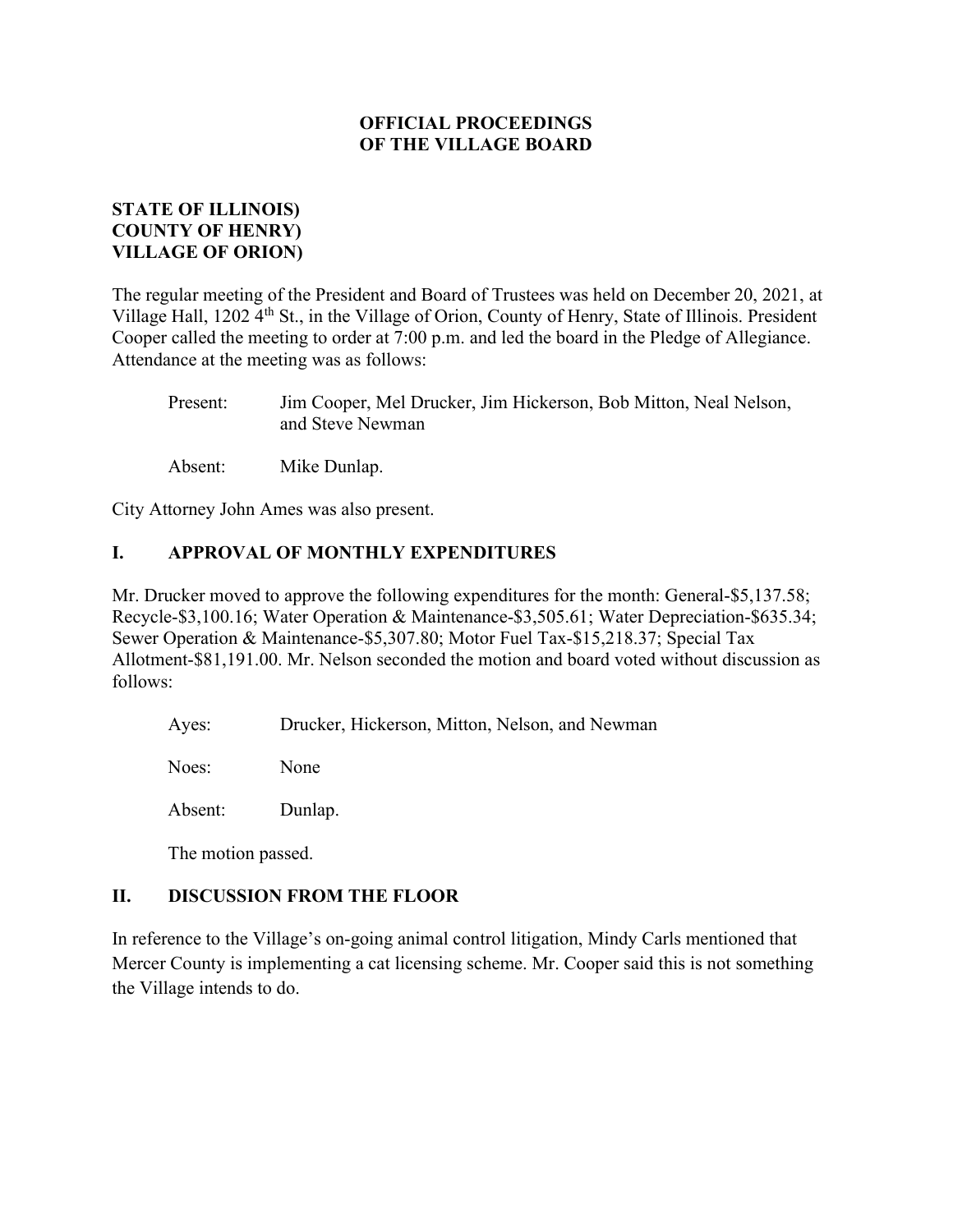## STATE OF ILLINOIS) COUNTY OF HENRY) VILLAGE OF ORION)

Minutes of the meeting on December 20, 2021, continued:

# III. COMMITTEES

### A. Streets

Trustee Nelson reported that the street department is ready for the inclement weather. Neil Dahl has been cleaning out and organizing the maintenance shed.

Water has been backing up in the ditch on the east side of  $7<sup>th</sup>$  Street between  $12<sup>th</sup>$  and  $13<sup>th</sup>$  Ave. This was likely due to hydrant flushing, but various tubes around town are clogged. A large project for Neil Dahl next spring and summer will be clearing tubes of silt and debris.

The 5<sup>th</sup> Street engineering services agreement is ready to be signed by Mr. Cooper. Mr. Nelson and Mr. Dahl are working with Shane at Hutchison Engineering to reduce some of the construction costs. For example, Mr. Dahl has volunteered to do some of the simpler parts of the project, e.g., overlaying asphalt on the section adjacent to the park.

### B. Sewer

Trustee Hickerson had nothing to report.

### C. Water

Mr. Drucker and Mr. Ames renegotiated the village's tower rental agreement with Nextlink. Once approved, the renewal will be effective immediately and include the following: (1) annual rent increased to \$3,600; (2) automatic 10% rent increase for each subsequent five-year renewal term; (3) one free wireless hookup for streaming village security cameras. Mr. Drucker moved to approve the renewed agreement and Mr. Hickerson seconded the motion. The board voted without further discussion as follows:

Noes: None

Absent: Dunlap.

The motion passed.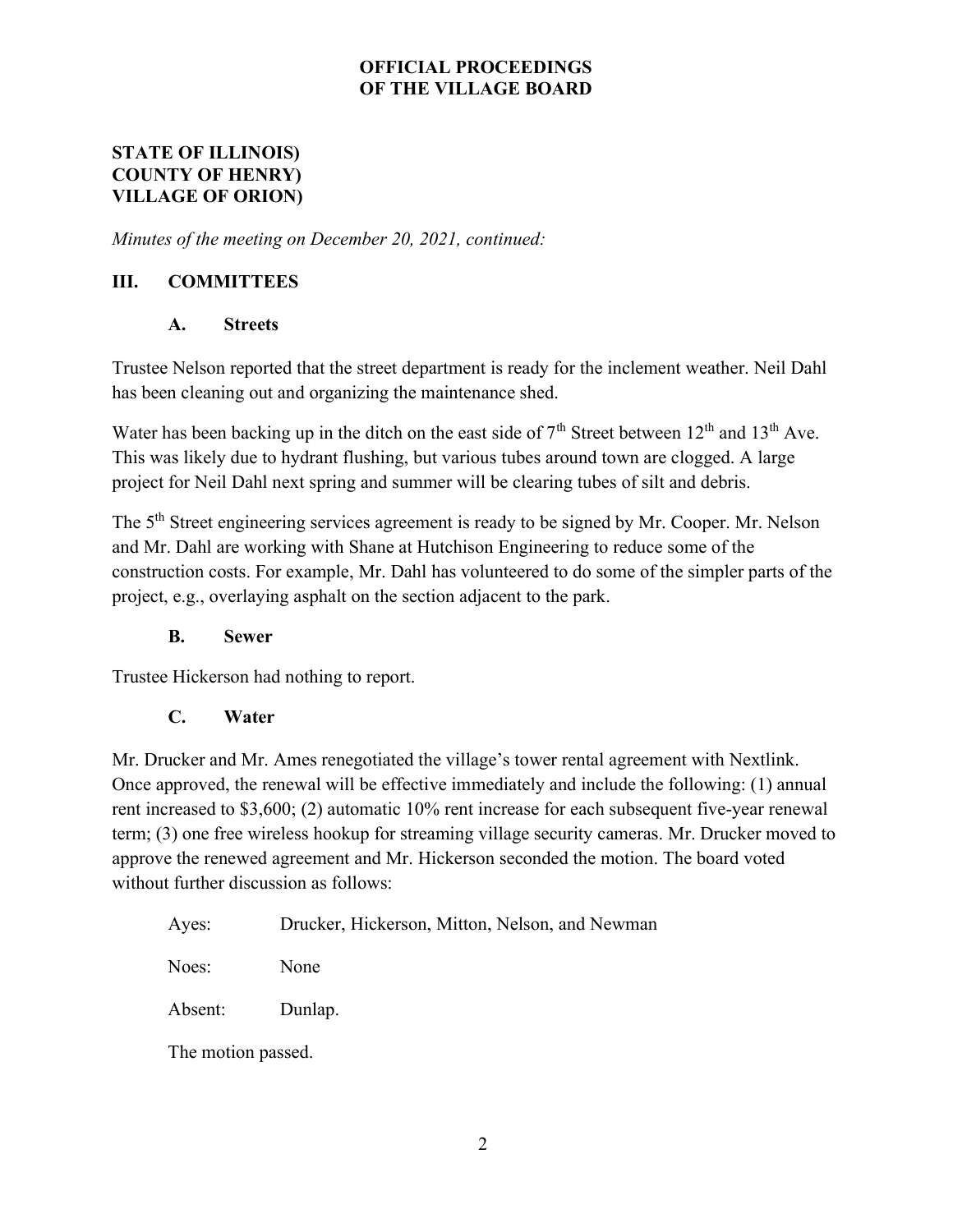### STATE OF ILLINOIS) COUNTY OF HENRY) VILLAGE OF ORION)

Minutes of the meeting on December 20, 2021, continued:

## D. Finance

Trustee Newman moved to approve the Annual Financial Report for fiscal year 2021. Mr. Drucker seconded the motion and the board voted without discussion as follows:

| Ayes:              | Drucker, Hickerson, Mitton, Nelson, and Newman |
|--------------------|------------------------------------------------|
| Noes:              | None                                           |
| Absent:            | Dunlap.                                        |
| The motion passed. |                                                |

The annual Tax Levy Hearing was moved to December 27, 2021, at 6:30 p.m. at Village Hall.

The next joint Finance/Human Resources Committee meeting was set for December 29, 2021, at 4:00 p.m. at Village Hall.

# E. Recreation

Mr. Dunlap asked Mr. Cooper to provide the recreation report in his absence. While Mr. Cooper had nothing to report, Mr. Nelson raised the on-going issue regarding maintenance of the new baseball diamond in Love Park. Although the diamond was purpose-built for use by the high school baseball team, the field was constructed by the village and is located on village property. Mr. Nelson reported that this fall Tom Smith, the new high school baseball coach, has been working on the field "almost daily"; however, the board cannot rely on Mr. Smith to maintain the field in the future. Mr. Cooper agreed that responsible parties from the village and school need to meet before the spring baseball season starts in order to come up with a definitive maintenance/cost sharing agreement. Such an agreement will hopefully avoid confusion and disputes with the school district going forward.

### F. Police

Trustee Newman reported that the police department has been relatively quiet. There were a few arrests in town, but nothing too serious. Mr. Drucker noted that the Christmas decorations in Central Park have not been vandalized so far this year.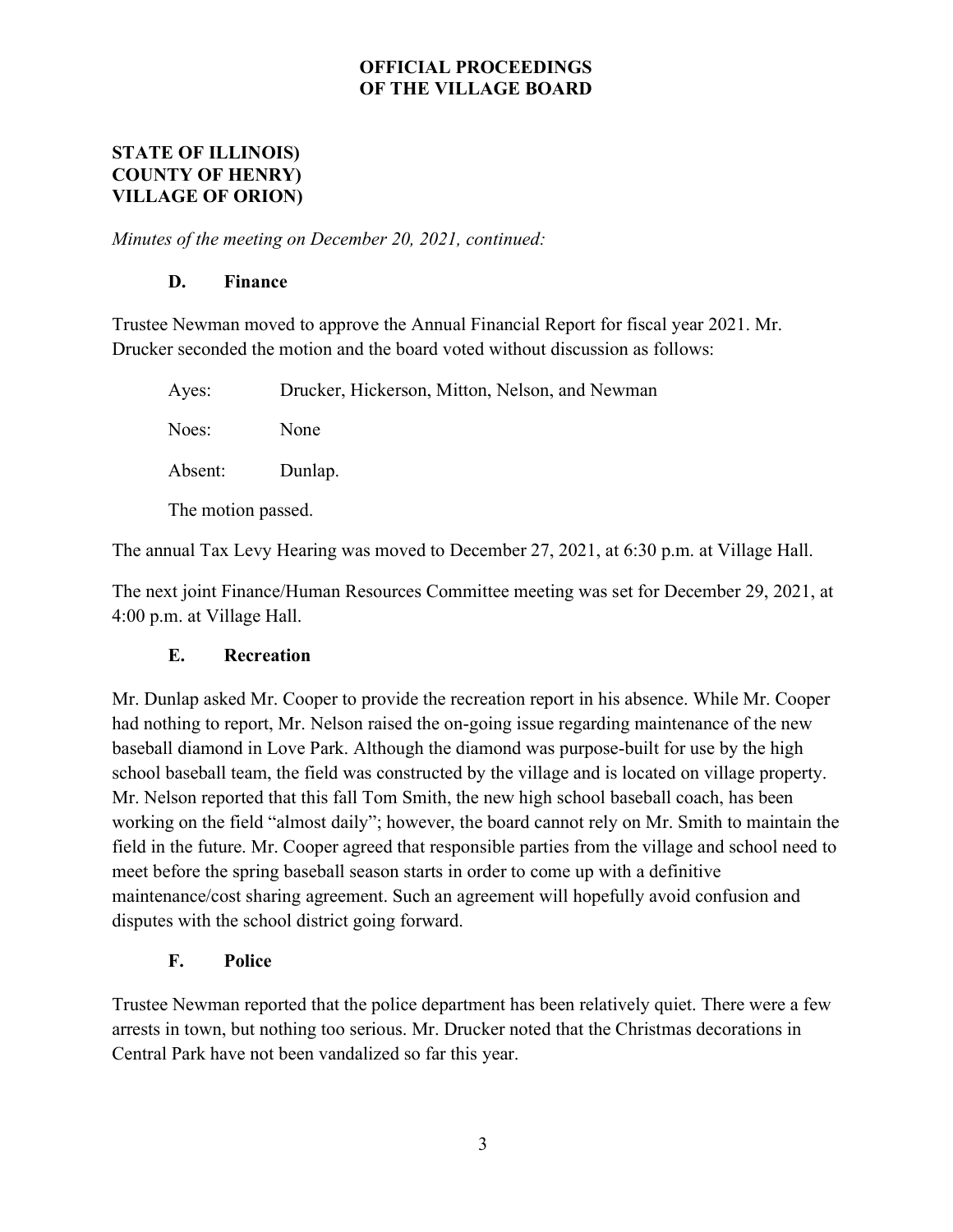## STATE OF ILLINOIS) COUNTY OF HENRY) VILLAGE OF ORION)

Minutes of the meeting on December 20, 2021, continued:

## G. Buildings & Grounds

Trustee Mitton called Tri-City Electric to check on the status of the security cameras purchased for Love Park. The cameras are back-ordered and the most recent delivery estimate was late December or early January. Mr. Mitton left a message with Tri-City but has not got a call back.

On December 14, 2012, several board members toured the Sherrard Power Co. building  $(1004.4<sup>th</sup>)$ St.) as a possible location for a new village hall/community center. Mr. Mitton stated that he does not think this building will work for our purposes and is full of black mold from extensive unrepaired water damage. Mr. Cooper agreed that in light of the large capital investment needed to make the building fully functional, the asking price is much too high. They suggested that perhaps the village should purchase the building and tear it down and use the site for parking.

The board is touring the Peterson building (1002  $4<sup>th</sup>$  St.) on December 21<sup>st</sup> at 3:00 p.m. Mark Lee, an engineer with Klingner & Associates will also be present. Mr. Lee is performing a feasibility study for the village hall/community center project. The board previously considered purchasing the Peterson building; Mr. Mitton is concerned about potential hazardous materials in the ground underneath the old body shop, asbestos, and black mold.

Since the board has ruled out the Sherrard Power Co. building, Mr. Lee is back to assessing the following options: (1) renovating the current village hall; (2) purchasing and renovating the Peterson building; and (3) constructing a new building on the old bowling alley property.

### H. Human Resources

Trustee Drucker had nothing to report at the present, but the Finance/Human Resources committee may have some things to discuss with the board in the near future.

# IV. PRESIDENT'S AGENDA

### A. Landscape waste site & burn pile

As discussed at the meeting on December 6, the village has received several complaints about the landscape waste site/burn pile. While several residents have complained that the landscape waste site is not open enough, an EPA complaint was made earlier this month about smoke from the burn pile.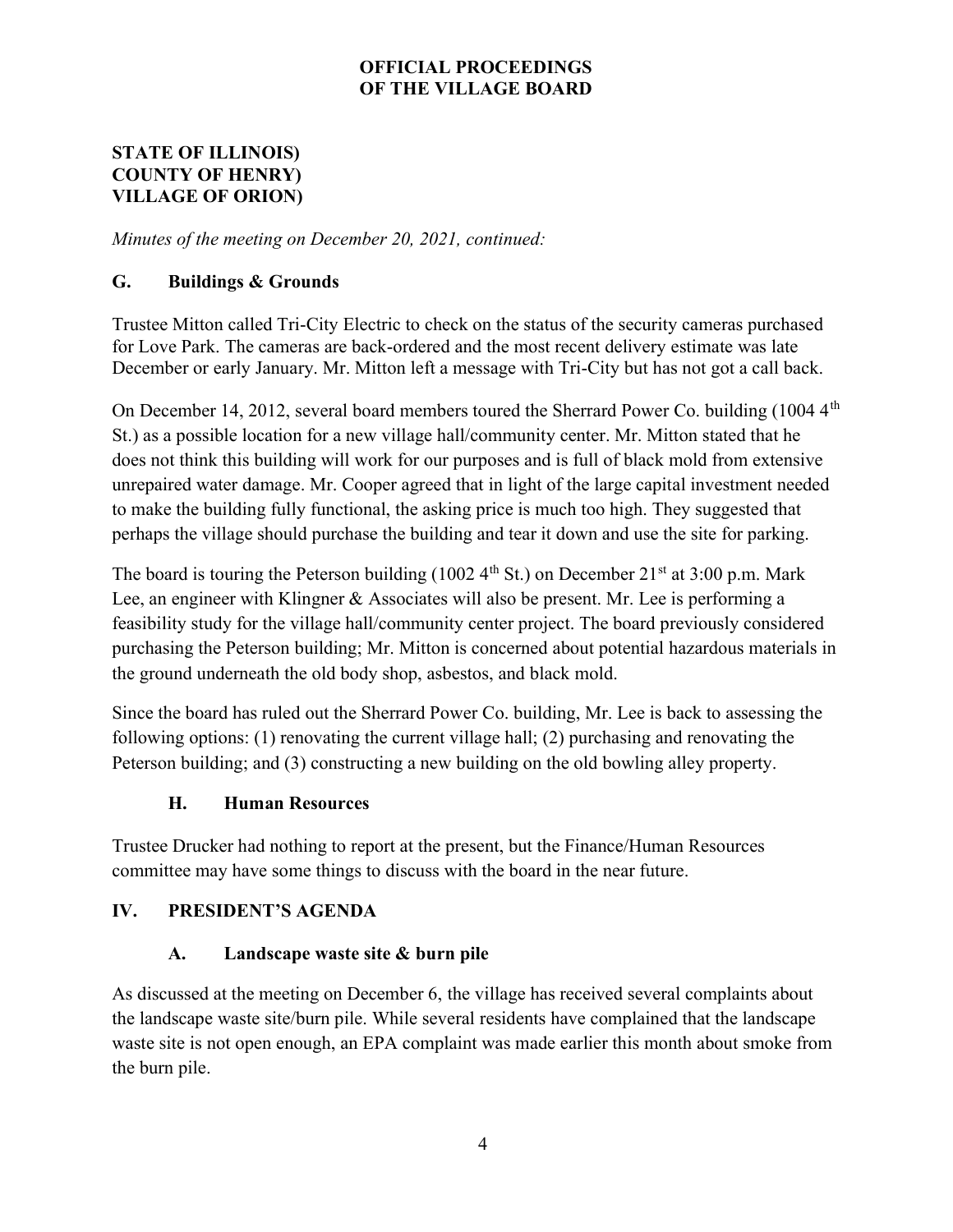## STATE OF ILLINOIS) COUNTY OF HENRY) VILLAGE OF ORION)

### Minutes of the meeting on December 20, 2021, continued:

The EPA requires all municipal brush fires be manned by a municipal employee. The village's municipal code allows residents to burn landscape waste in their yards, but only during the daytime. Accordingly, the village burns during the workday and only when an employee is present. Nonetheless, the EPA complaint was made after an unmanned, smoky fire burned overnight. At the December 6 meeting, Mr. Dahl said he must not have completely smothered the fire at the end of his work day and it was reignited by strong winds during the night. The EPA concluded that the village's general policies regarding the burn pile are fine, but we need to ensure that all fires are completely out before the end of the work day. After consulting with the EPA and Mr. Cooper, Mr. Dahl has implemented the following protocols to prevent smoky, unmanned burns:

- (1) the village will maintain two separate brush piles at the landscape waste site;
- (2) fresh landscape waste will go into one pile;
- (3) only the second, dry and seasoned pile will be burned;
- (4) all fires will be started first thing in the morning and only when the weather is calm.

On the other hand, residents frequently complain that the landscape waste site is not open enough. Several years ago, the board decided to limit public access to the landscape waste site after unrestricted access became a major, ongoing nuisance. Residents would use it to dispose of grass clippings, mulch, bagged waste, garbage, and even small appliances. In essence, it was treated like a dump. The pile would then be set on fire and acrid smoke would permeate and then linger in the surrounding neighborhood. In light of these circumstances, Mr. Cooper believes that continuing to limit public access to the site is appropriate.

Mr. Nelson stated that he would like the village to implement a total burn ban. A possible alternative would be to purchase a piece of equipment that sucks leaves off the side of the road. Mr. Cooper said Cambridge has one. Mr. Newman invited Mr. Nelson to include the purchase price and estimated labor costs in the street department's proposed budget for FY2023.

### B. Status update: animal control litigation

The village is currently suing two residents who are in violation of the animal control ordinance. More specifically, they own more than 10 cats. The procedural posture of the case is complicated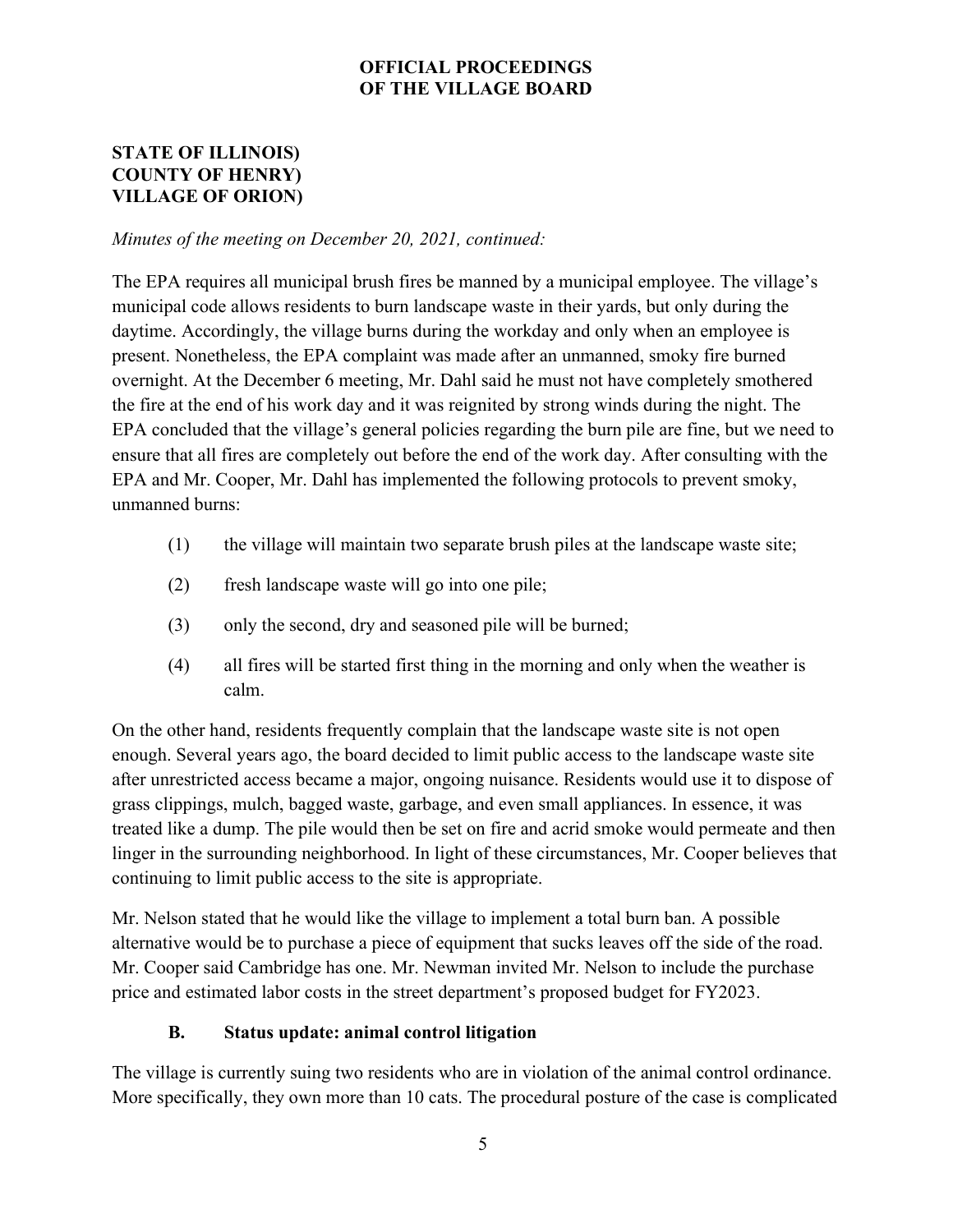## STATE OF ILLINOIS) COUNTY OF HENRY) VILLAGE OF ORION)

#### Minutes of the meeting on December 20, 2021, continued:

and stretches back several years. Currently, the case is on remand from the appellate court and is scheduled for a bench trial on January 20, 2022. The defendants have filed a motion to dismiss. Mr. Ames does not believe the motion will be granted and want to know whether the board would like to continue on to trial. Mr. Ames and Mr. Cooper agree that the village should not drop the lawsuit. The central principal of the lawsuit is the village's need to enforce its ordinances; otherwise, they are meaningless.

Mr. Hickerson said the defendants are down to 3 dogs and 10 cats; before the village's ordinance went into effect, they had a kennel license from the state which allowed them to have 10 cats; the number of cats kept by them only got out of control because one was the animal control officer for the village. Mr. Hickerson believes this lawsuit has become personal and would prefer the village to try and resolve it amicably out of court. Furthermore, the defendants are threatening to sue the village for harassment.

Mr. Cooper denies that this is a personal issue. The defendants do not have clean hands because when the board enacted the original ordinance restricting the number of cats and dogs a resident may own, they lied and said they only 10 cats and 5 dogs. The board gave the defendants permission to keep those pets for the duration of their natural lives. Shortly thereafter, a search warrant was executed at the defendants' residence and 90+ cats were found inside. Mr. Cooper does not trust the defendants to accurately report the number of pets in their residence. Mr. Cooper and Mr. Ames categorically deny any claims of harassment.

Mr. Mitton believes Mr. Cooper is being unnecessarily blamed for the lawsuit. The board is the one who voted to enact the ordinance, which it is now attempting to enforce. Also, it does not make sense to drop the lawsuit when the defendants still owe the village \$1,000 for cat food and veterinary bills.

For Mr. Ames, the bottom line is that the defendants refuse to comply with the ordinance. Mr. Ames believes the defendants claims of harassment are "poppycock." When the lawsuit was first initiated, the board was in position where it could either ignore the flagrant violation or go to court. This is still true and therefore the board should not give up, regardless of how long it takes to achieve the desired outcome.

Mr. Nelson interjected that further discussion about this lawsuit with legal counsel should be reserved for executive session. Mr. Newman suggested, and the board agreed, to table this discussion for executive session at the next meeting.